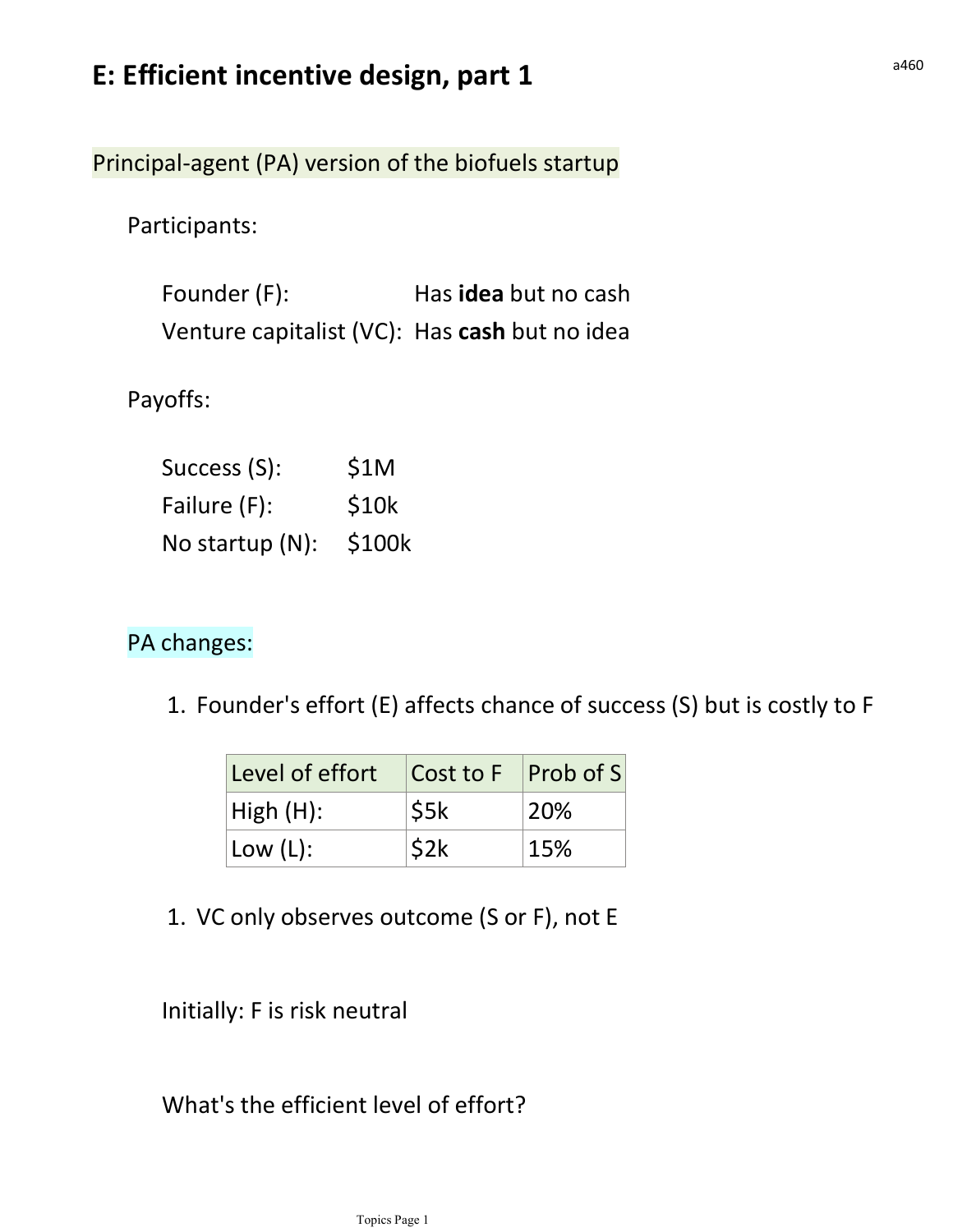Overall EV of startup, in thousands:

H: 
$$
0.2*(1000-5)+0.8*(10-5)
$$
 = 203  
L:  $0.15*(1000-2) + 0.85*(10-2) = 156.5$ 

Conclusion: efficient effort is H

Case 1: VC offers previous \$90k/99% contract

Two parameters:

Fixed payment (Fx):  $\frac{1}{2}$  \$90k VC pays to F Share of ownership (Sh): 1% Retained by F

Founder's tree with payoffs in thousands:



Contract decision:  $A = accept, R = reject$ Effort decision:  $H = high$ ,  $L = low$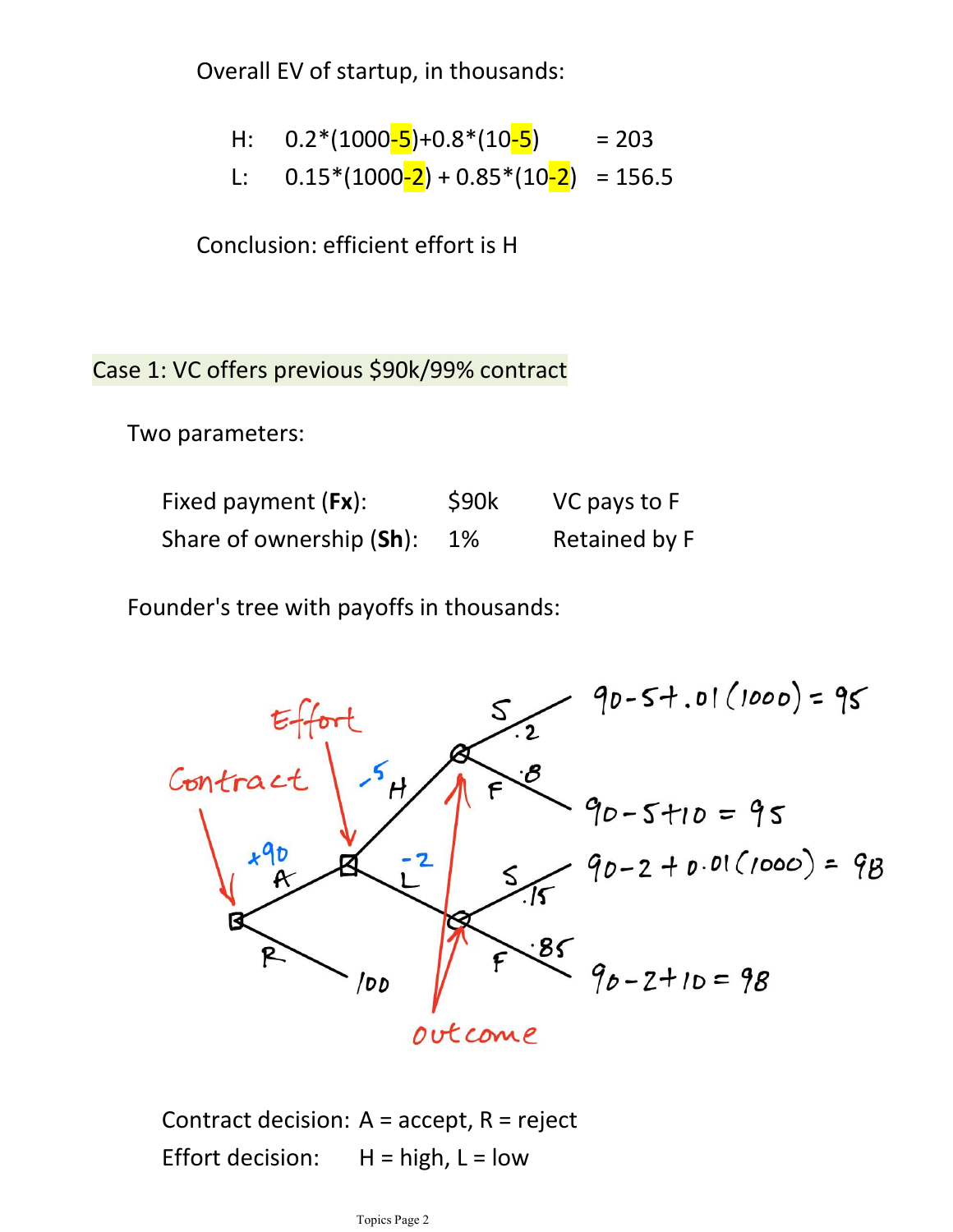Outcome: S = success, F = failure

F's payoffs from effort choice:

 $EV_H = 0.2*95 + 0.8*95 = 95$  $EV_L = 0.15*98 + 0.85*98 = 98$  Inefficient

F's payoffs from contract choice:

A, then L:  $EV_L = 98$ R:  $EV_N = 100$  Does not participate

Double fail:

| F would pick L, not H    | Not incentive-compatible (IC)      |
|--------------------------|------------------------------------|
| F wouldn't take contract | Fails participation condition (PC) |

Case 2: Designing a contract that works

Founder's tree with Fx and Sh as variables: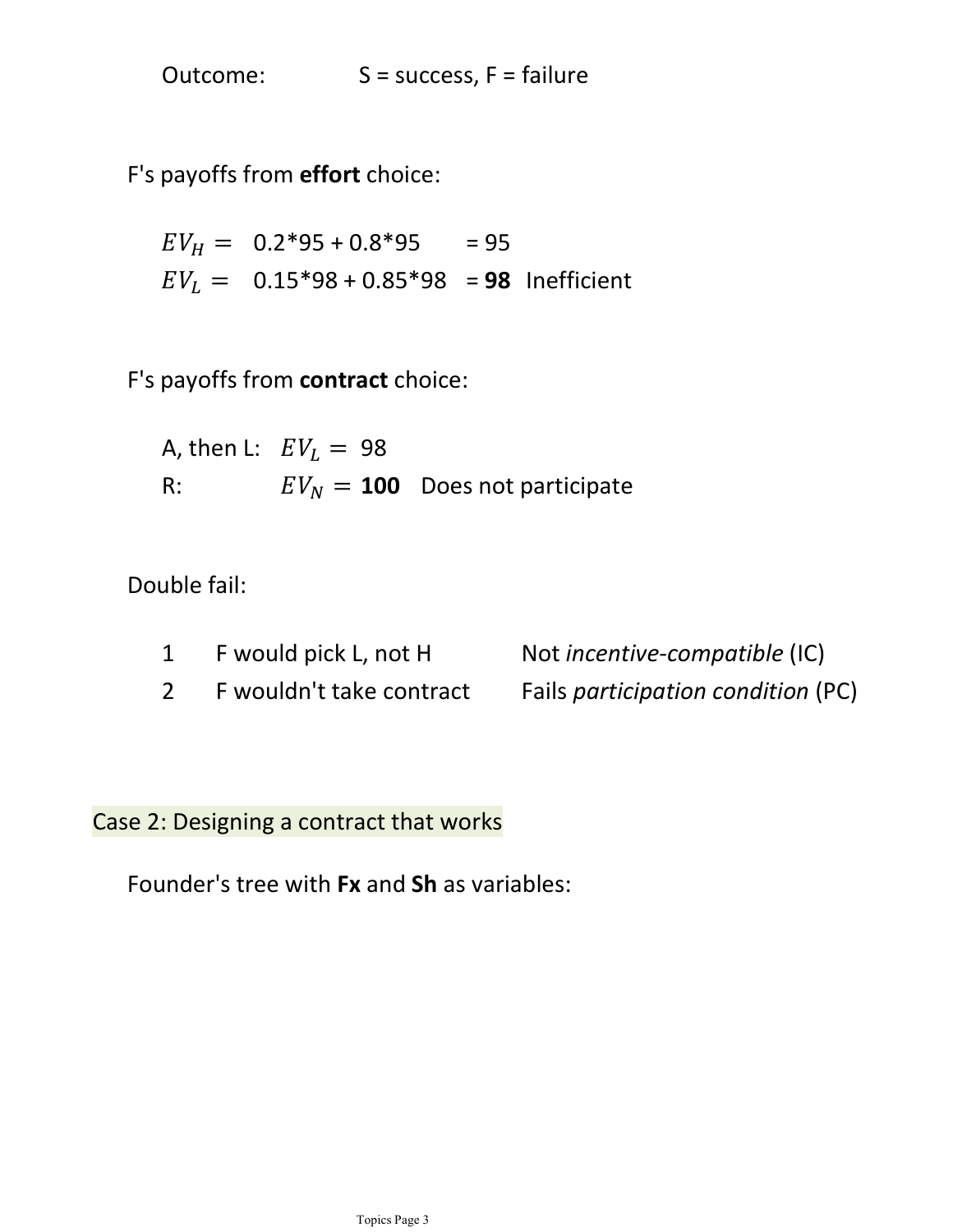

F's payoffs from effort choice, in thousands:

$$
EV_{H} = 0.2 * (Fx - 5 + 1000 * Sh) + 0.8 * (Fx - 5 + 10)
$$
  
\n
$$
EV_{H} = Fx + 200 * Sh + 3
$$
  
\n
$$
EV_{L} = 0.15 * (Fx - 2 + 1000 * Sh) + 0.85 * (Fx - 2 + 10)
$$
  
\n
$$
EV_{L} = Fx + 150 * Sh + 6.5
$$

 $EV_N = 100$ 

IC: What's required for incentive compatibility?

• Want F to choose H: need  $EV_H > EV_L$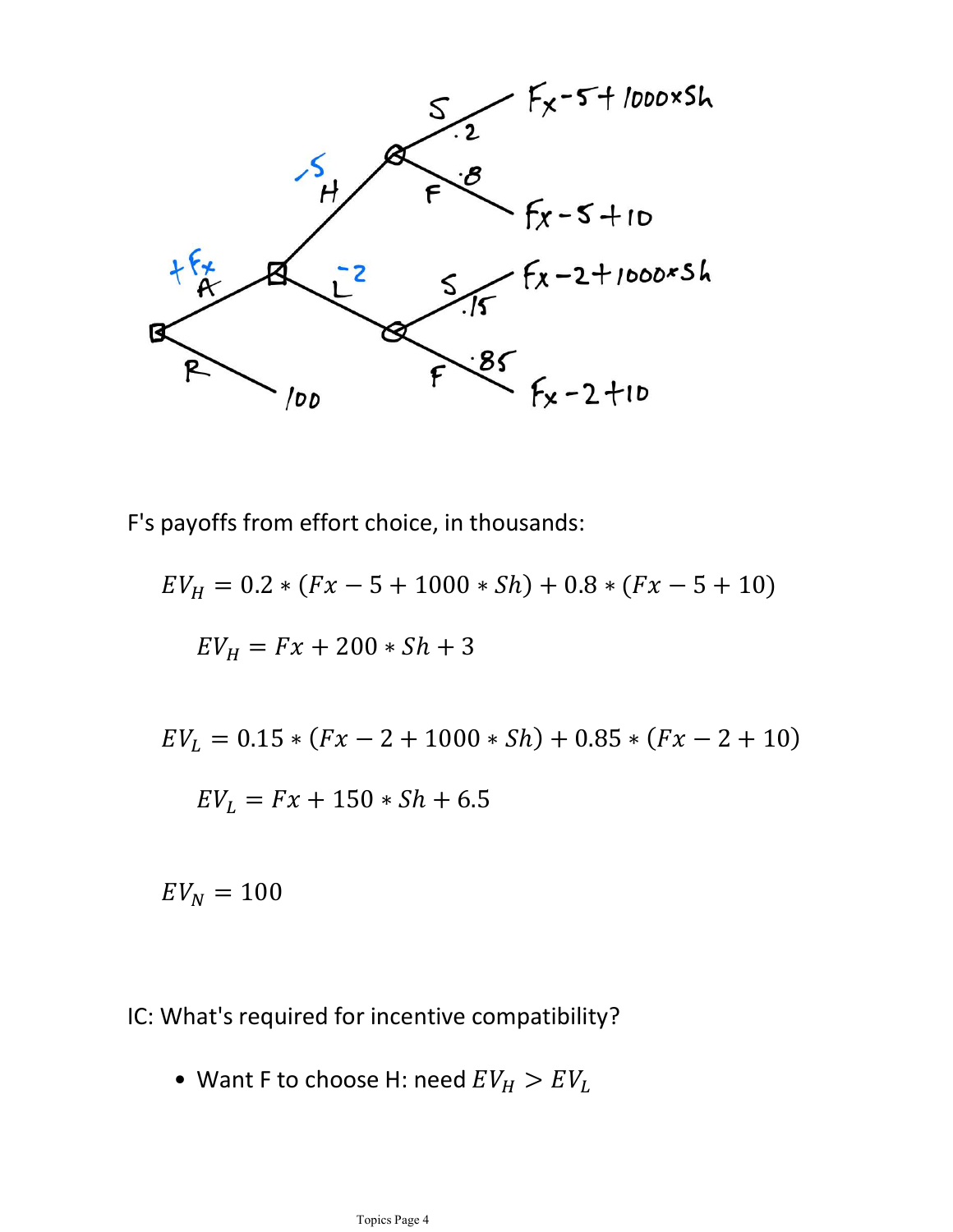$$
Fx + 200 * Sh + 3 > Fx + 150 * Sh + 6.5
$$
  
200 \* Sh + 3 > 150 \* Sh + 6.5  
50 \* Sh > 3.5  

$$
Sh > \frac{3.5}{50}
$$

Conclusion: Sh > 7%

Need at least 7% ownership to have enough skin in the game

PC: What's required for participation?

• Want payoff from H to beat salary: need  $EV_H > EV_N$ 

 $Fx + 200 * Sh + 3 > 100$ 

 $Fx > 97 - 200 * Sh$ 

One possible offer:

VC chooses:  $Sh = 10\%$  $Fx > 97 - 200 * 0.1$ 

 $Fx > 77$ 

Viable offer:  $Fx = 80$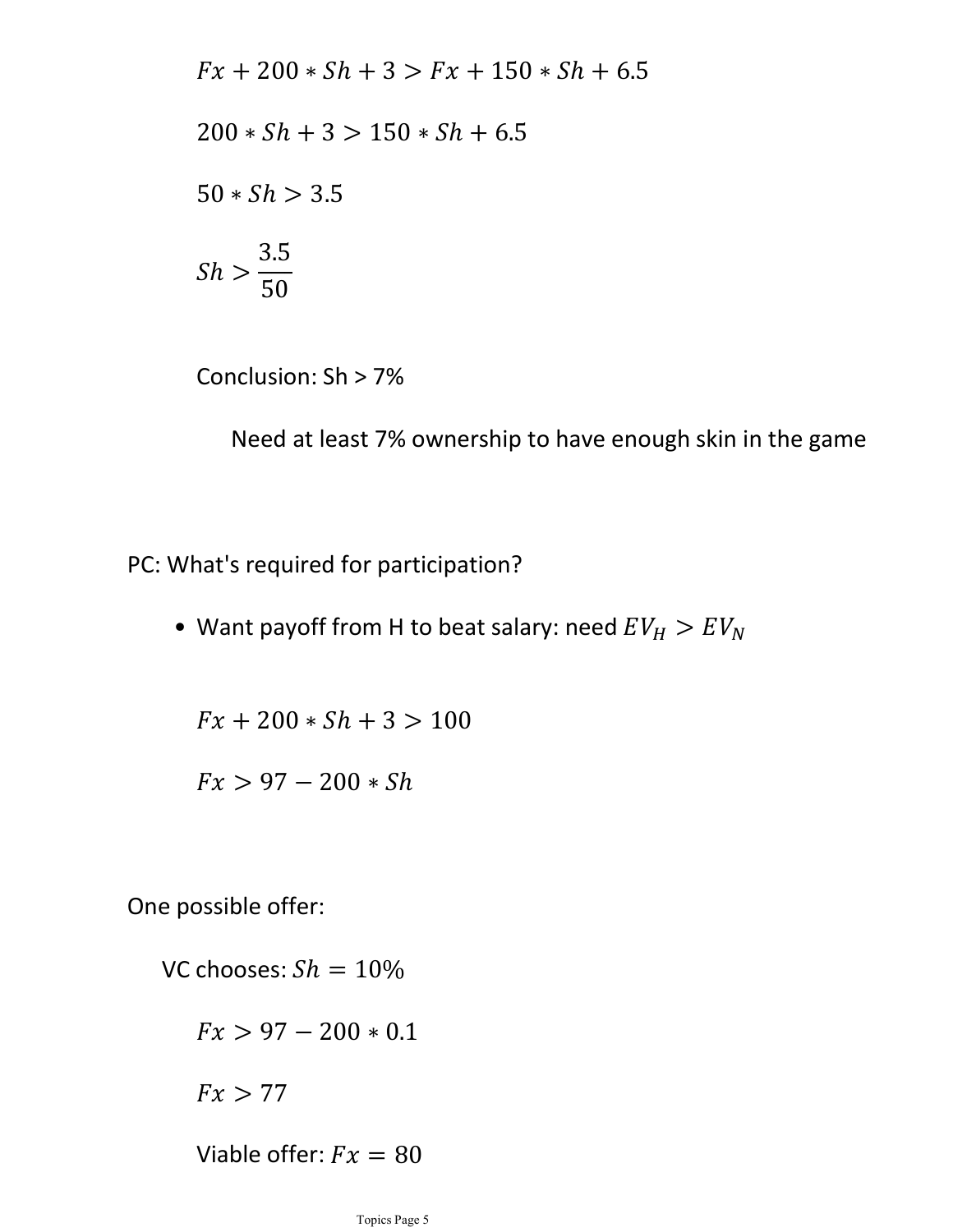Does it work for the founder?

$$
EV_{H} = 80 + 200 * (0.1) + 3 = 103
$$
  
\n
$$
EV_{L} = 80 + 150 * (0.1) + 6.5 = 101.5
$$
  
\n• Passes IC test:  $EV_{H} > EV_{L}$   
\n
$$
EV_{N} = 100
$$
  
\n• Passes PC test:  $EV_{H} > EV_{N}$   
\n• Net gain: 103 - 100 = 3  
\nt OK for the VC?

• Passes IC test:  $EV_H > EV_L$ 

 $EV_N = 100$ 

- Passes PC test:  $EV_H > EV_N$
- 

Is it OK for the VC?



General EV:

$$
EV_V = 0.2 * (-Fx + (1 - Sh) * 1000) + 0.8 * (-Fx)
$$
  

$$
EV_V = -Fx + 200 * (1 - Sh)
$$

This offer: